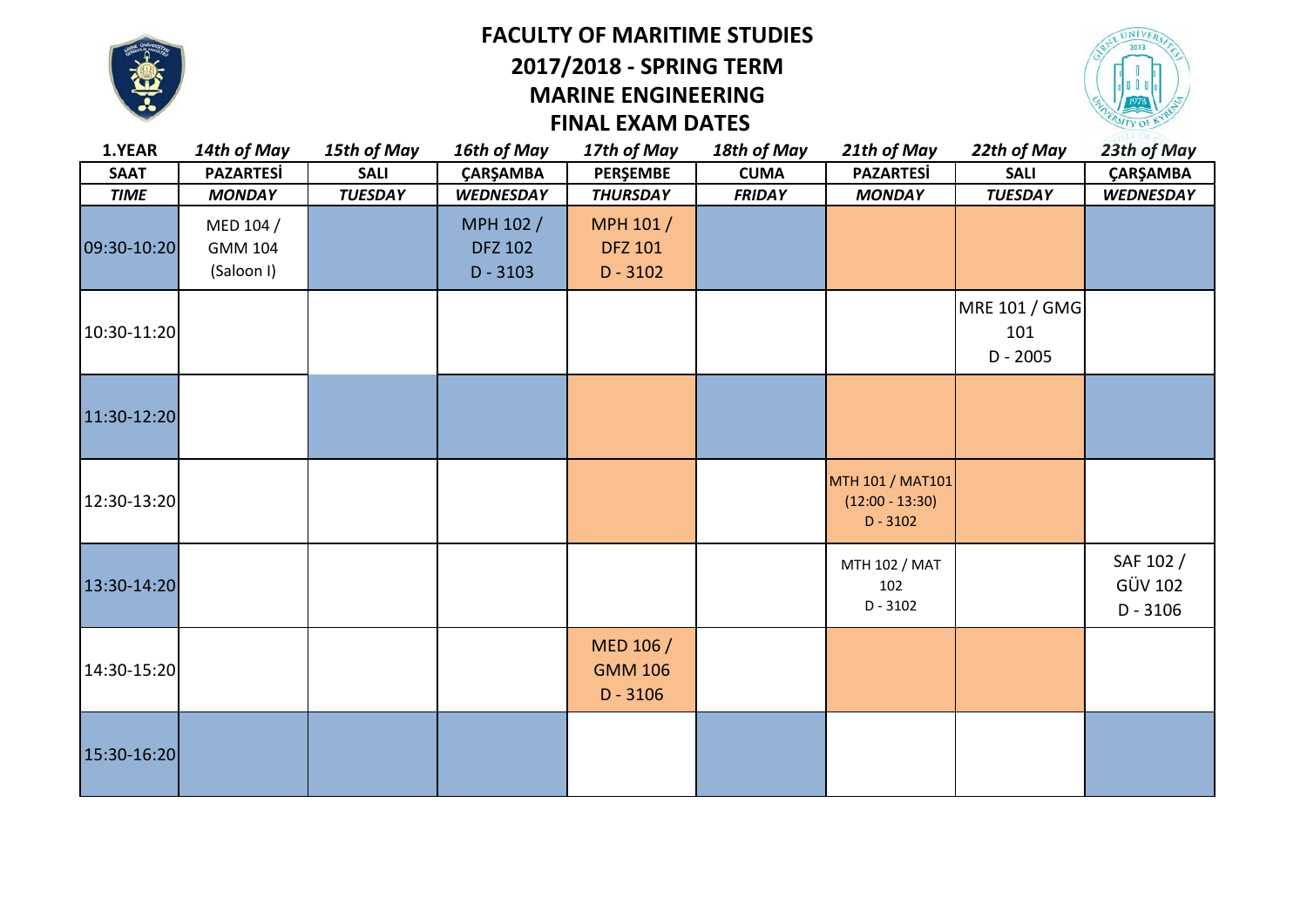

### **FACULTY OF MARITIME STUDIES 2017/2018 - SPRING TERM MARINE ENGINEERING**



## **FINAL EXAM DATES**

| 2.YEAR      | 14th of May                               | 15th of May                               | 16th of May                               | 17th of May                               | 18th of May                               | 21th of May                               | 22th of May    | 23th of May                               |
|-------------|-------------------------------------------|-------------------------------------------|-------------------------------------------|-------------------------------------------|-------------------------------------------|-------------------------------------------|----------------|-------------------------------------------|
| <b>SAAT</b> | <b>PAZARTESİ</b>                          | <b>SALI</b>                               | ÇARŞAMBA                                  | PERŞEMBE                                  | <b>CUMA</b>                               | <b>PAZARTESİ</b>                          | <b>SALI</b>    | ÇARŞAMBA                                  |
| <b>TIME</b> | <b>MONDAY</b>                             | <b>TUESDAY</b>                            | <b>WEDNESDAY</b>                          | <b>THURSDAY</b>                           | <b>FRIDAY</b>                             | <b>MONDAY</b>                             | <b>TUESDAY</b> | <b>WEDNESDAY</b>                          |
| 09:30-10:20 |                                           |                                           |                                           |                                           | SWM 201 /<br><b>YÜZ 201</b>               | MEL 201 /<br><b>GEL 201</b><br>$D - 3101$ |                |                                           |
| 10:30-11:20 |                                           |                                           | MED 202 /<br><b>GMM 202</b><br>$D - 2001$ |                                           |                                           |                                           |                |                                           |
| 11:30-12:20 |                                           | NRC 201 /<br><b>GYD 201</b><br>$D - 2102$ |                                           | SAF 214 /<br><b>GÜV 214</b><br>$D - 3106$ |                                           |                                           |                | MEC 204 /<br><b>TMD 204</b><br>$D - 2106$ |
| 12:30-13:20 | MTH 201 /<br><b>MAT 201</b><br>$D - 3103$ |                                           |                                           |                                           | CMP 152 /<br><b>BİL 152</b><br>$D - 2106$ |                                           |                |                                           |
| 13:30-14:20 |                                           |                                           |                                           |                                           |                                           |                                           |                |                                           |
| 14:30-15:20 |                                           |                                           |                                           |                                           |                                           |                                           |                |                                           |
| 15:30-16:20 | MTH 301 /<br><b>MAT 301</b><br>$D - 3103$ |                                           |                                           |                                           |                                           |                                           |                |                                           |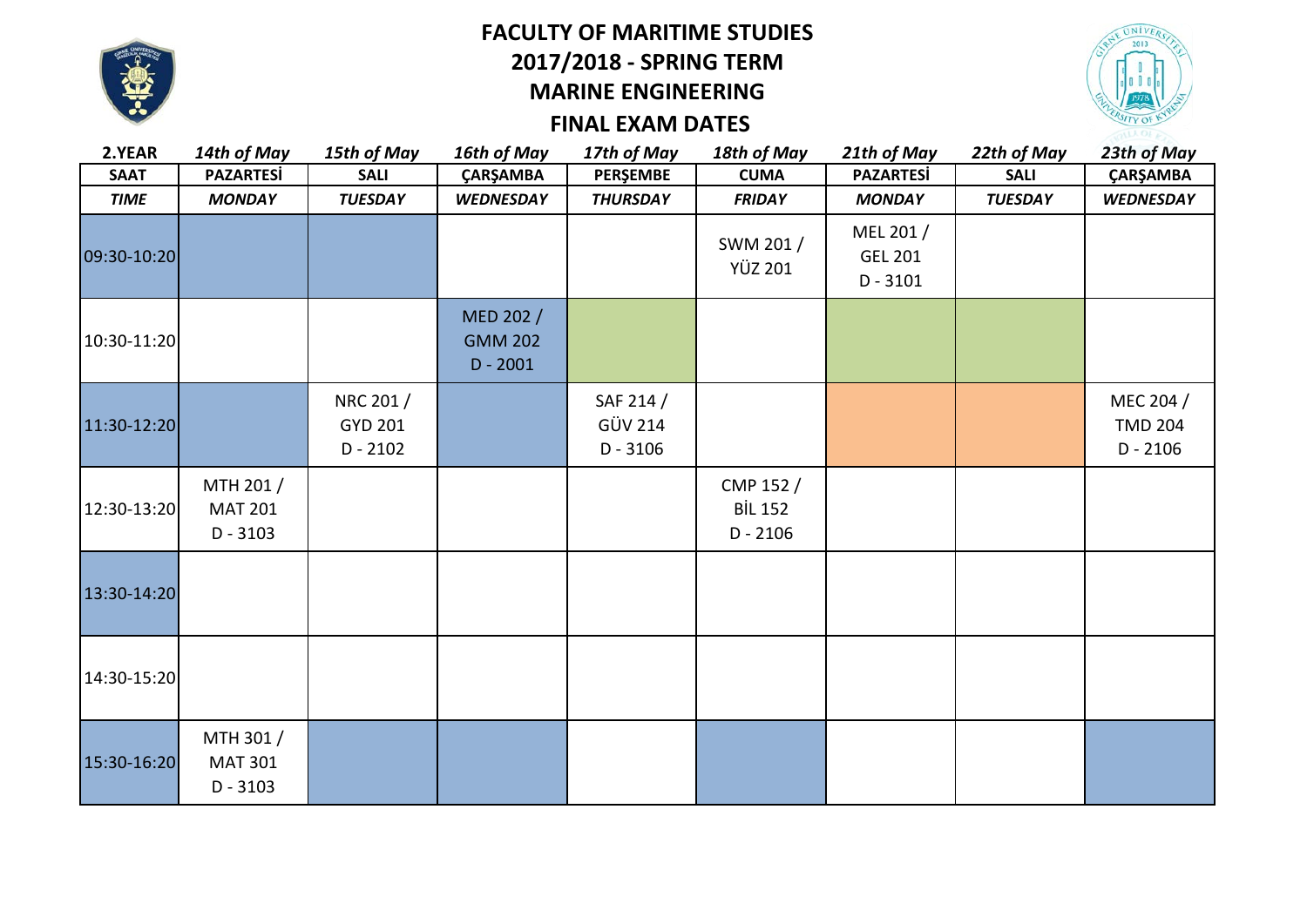

#### **MARINE ENGINEERING FACULTY OF MARITIME STUDIES 2017/2018 - SPRING TERM FINAL EXAM DATES**



| 3.YEAR      | 14th of May      | 15th of May    | 16th of May      | 17th of May     | 18th of May   | 21th of May      | 22th of May                 | 23th of May      |
|-------------|------------------|----------------|------------------|-----------------|---------------|------------------|-----------------------------|------------------|
| <b>SAAT</b> | <b>PAZARTESİ</b> | <b>SALI</b>    | ÇARŞAMBA         | PERŞEMBE        | <b>CUMA</b>   | <b>PAZARTESİ</b> | <b>SALI</b>                 | ÇARŞAMBA         |
| <b>TIME</b> | <b>MONDAY</b>    | <b>TUESDAY</b> | <b>WEDNESDAY</b> | <b>THURSDAY</b> | <b>FRIDAY</b> | <b>MONDAY</b>    | <b>TUESDAY</b>              | <b>WEDNESDAY</b> |
| 10:30-11:20 |                  |                |                  |                 |               |                  | MED 301 /<br><b>GMM 301</b> |                  |
|             |                  |                |                  |                 |               |                  | $D - 3106$                  |                  |
| 11:30-12:20 |                  |                |                  |                 |               |                  |                             |                  |
| 12:30-13:20 |                  |                |                  |                 |               |                  |                             |                  |
| 13:30-14:20 |                  |                |                  |                 |               |                  |                             |                  |
| 14:30-15:20 |                  |                |                  |                 |               |                  |                             |                  |
| 15:30-16:20 |                  |                |                  |                 |               |                  |                             |                  |